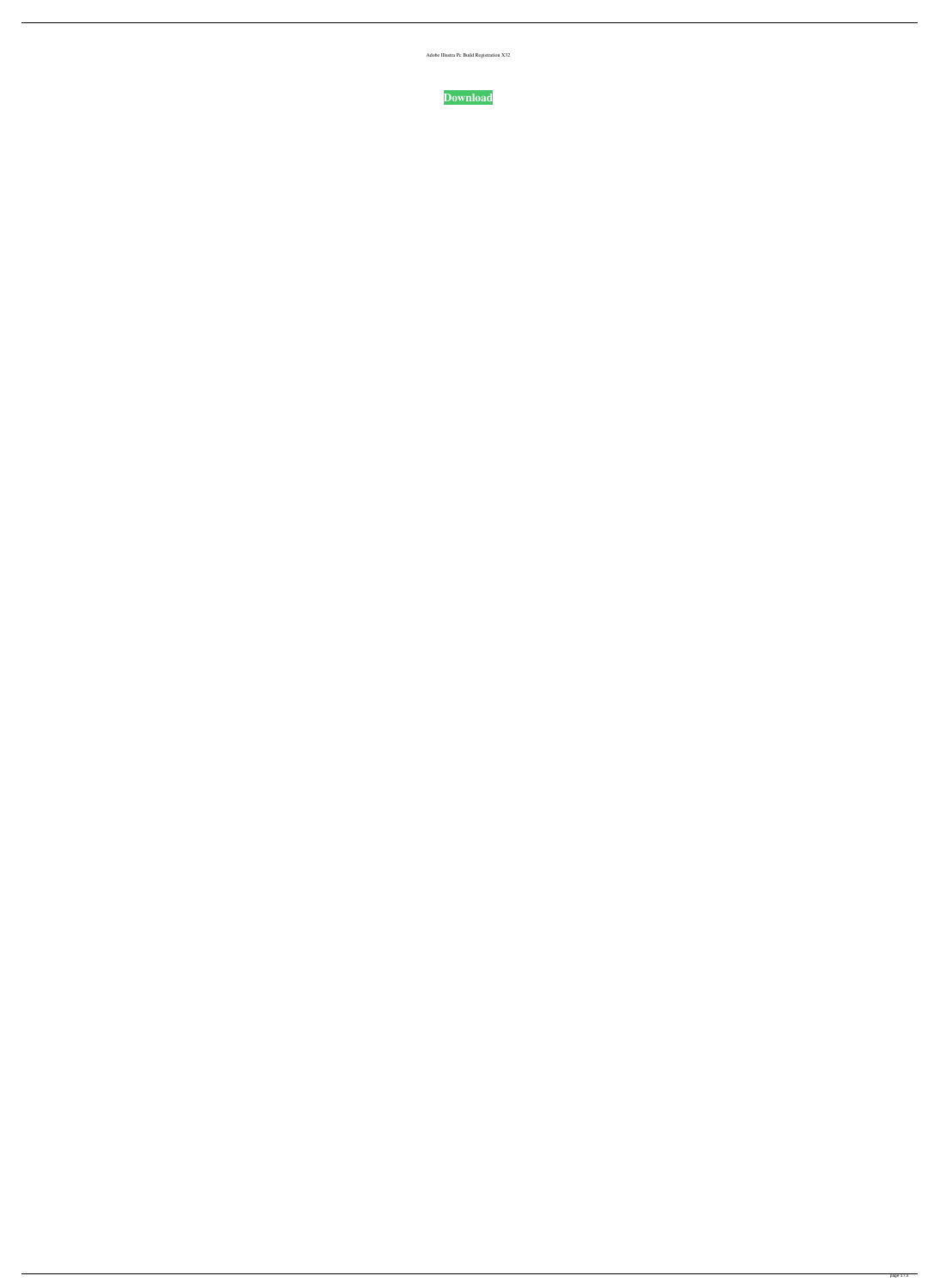Related Content Adobe Illustrator CS6 Crack & Download [32-bit] Adobe Illustrator CS6 Crack & Download [64-bit] People v Ruiz (2018 NY Slip Op 02833) People v Ruiz 2018 NY Slip Op 02833 Decided on April 19, 2018 Appellate Division, Fourth Department Published by New York State Law Reporting Bureau pursuant to Judiciary Law § 431. This opinion is uncorrected and subject to revision before publication in the Official Reports. Decided on April 19, 2018 SUPREME COURT OF THE STATE OF NEW YORK Appellate Division, Fourth Judicial Department PRESENT: CARNI, J.P., LINDLEY, DEJOSEPH, NEMOYER, AND TROUTMAN, JJ. 172 KA 15-01187 [\*1]THE PEOPLE OF THE STATE OF NEW YORK, RESPONDENT, vEMMANUEL RUIZ, DEFENDANT-APPELLANT. LINDA M. CAMPBELL, SYRACUSE, FOR DEFENDANT-APPELLANT. LAWRENCE FRIEDMAN, DISTRICT ATTORNEY, BATAVIA (SHIRLEY A. GORMAN OF COUNSEL), FOR RESPONDENT. Appeal from a judgment of the Genesee County Court (Vincent M. Dinolfo, J.), rendered July 2, 2015. The judgment convicted defendant, upon a jury verdict, of robbery in the first degree (two counts), robbery in the second degree (two counts), burglary in the third degree and robbery as a felony in the first degree. It is hereby ORDERED that the judgment so appealed from is unanimously affirmed. Memorandum: Defendant appeals from a judgment convicting him upon a jury verdict of two counts of robbery in the first degree (Penal Law § 160.15 [3]), two counts of robbery in the second degree (§ 160.10 [2]), two counts of burglary in the third degree (§ 140.20) and, as a felony in the first degree, one count of robbery in the first degree. Defendant contends that County Court erred in admitting into evidence a video recording of an